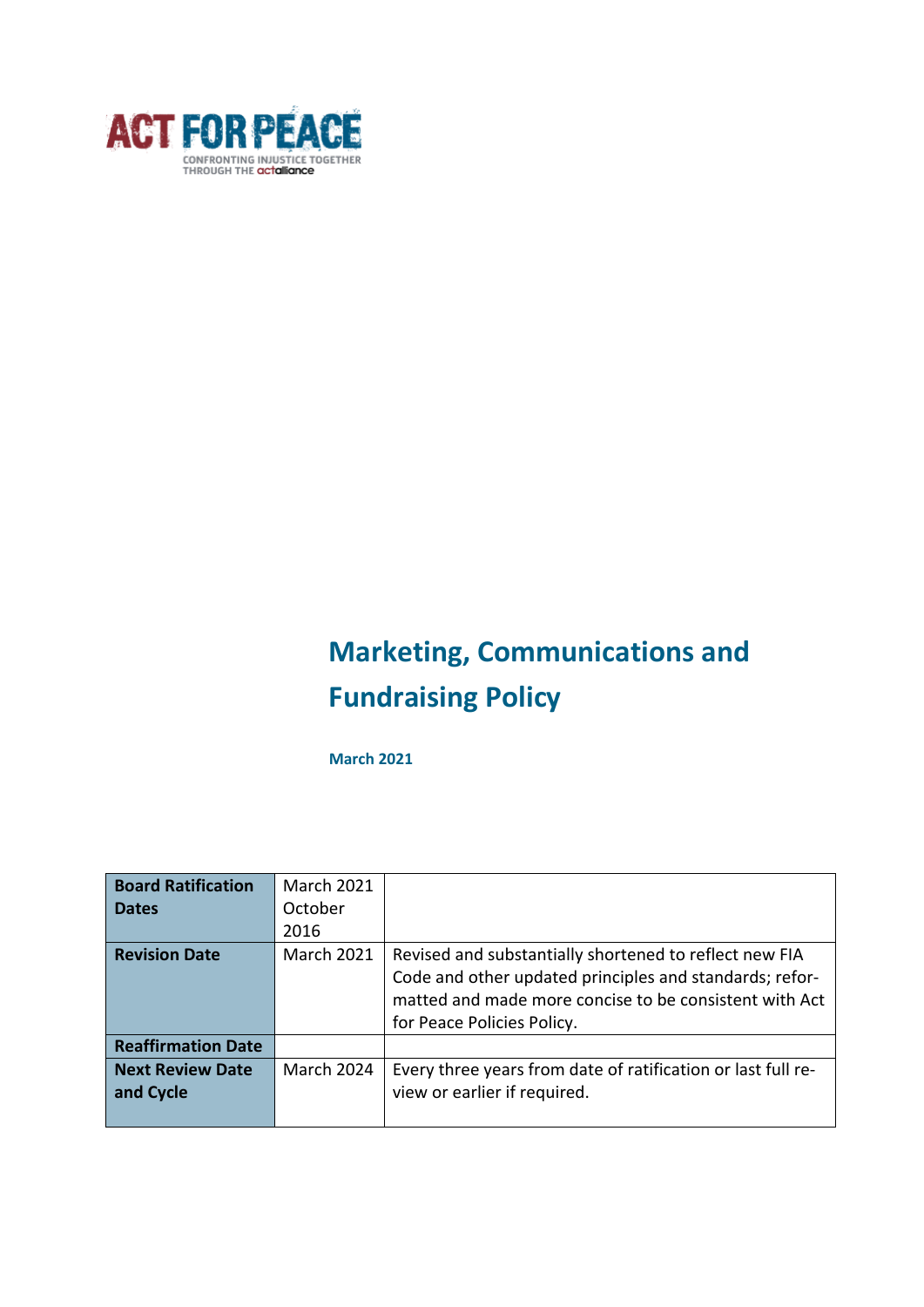## **1. Policy Statement**

The purpose of Act for Peace's marketing, communication and fundraising activities is to empower passionate people, including Act for Peace's supporters and potential supporters, to give, fundraise and take action to fulfil Act for Peace's purpose. These important contributions can take the form of financial gifts, fundraising, volunteering, campaigning and advocacy activities, and provide the funds Act for Peace requires to carry out its work and fulfil its mission.

These activities also recognise the important contribution that institutional donors, including the Australian Government, other international governments, multilateral agencies, NGOs, philanthropic institutions and other entities make to achieve humanitarian and development outcomes.

Act for Peace recognises that:

- Supporter and institutional donor relationships build over time. Most support given to charities is not one-off, and the relationship between a charity and a supporter must be carefully nurtured and managed to maximise the support given to the charity over time.
- These relationships are based on trust. Ethical and sustainable fundraising, as well as being core to Act for Peace's values, is essential in order to enter into ongoing relationships of trust, confidence and mutual respect between Act for Peace and its institutional donors, supporters, volunteers and beneficiaries.
- Fundraising costs money. Collecting stories, producing effective communications, reaching people and building relationships requires an investment of time, energy and money. When the return on investment from a fundraising activity is positive, the more that is invested in fundraising, the more money that is available for program work.
- Fundraising takestime. Because supporter and institutional donor relationships build over time, an investment in fundraising in one year may not deliver a positive return on investment for several years. Therefore, the 'fundraising ratio' of fundraising income vs expenditure in any given year is not a good indicator of the total return on investment of a fundraising activity. Lifetime value, or the fundraising income after costs over the entire time the supporter gives to the charity, is a more effective measure of return on investment.
- Maximising the net fundraising contribution to programs, not minimising the cost of fundraising, will most effectively help Act for Peace fulfil its purpose, its obligations to beneficiaries and its promise to donors. As an agency that is accountable to its donors, beneficiaries and other relevant stakeholders, Act for Peace must ensure that it maximises its net contribution to programs within a fundraising ratio that is acceptable to stakeholders.
- Fundraising activities must be relevant and appropriate to the needs of those Act for Peace seeks to assist. Accordingly, fundraising strategies must be aligned to Act for Peace's Strategic Plan and current or future Business or Operational Plans. Fundraising objectives and strategies, including the planned mix of earmarked and non-earmarked funding, must align supporter and institutional donor needs with the funding requirements of Act for Peace's humanitarian, protection, advocacy and development programs.

Act for Peace seeks to ensure our supporters, donors and those who engage with us in fundraising and campaigning are treated ethically, with the highest level of respect and within the obligations we have accepted as a charitable organisation registered in Australia.

Compliance with this policy is essential to ensure Act for Peace can continue to generate and sustain the funding it requires for its work, protect its beneficiaries, supporters, staff and volunteers, and manage organisational risk. It is also essential in order to enter into ongoing relationships of trust, confidence, mutual respect and accountability between Act for Peace and its institutional donors, supporters, volunteers and beneficiaries.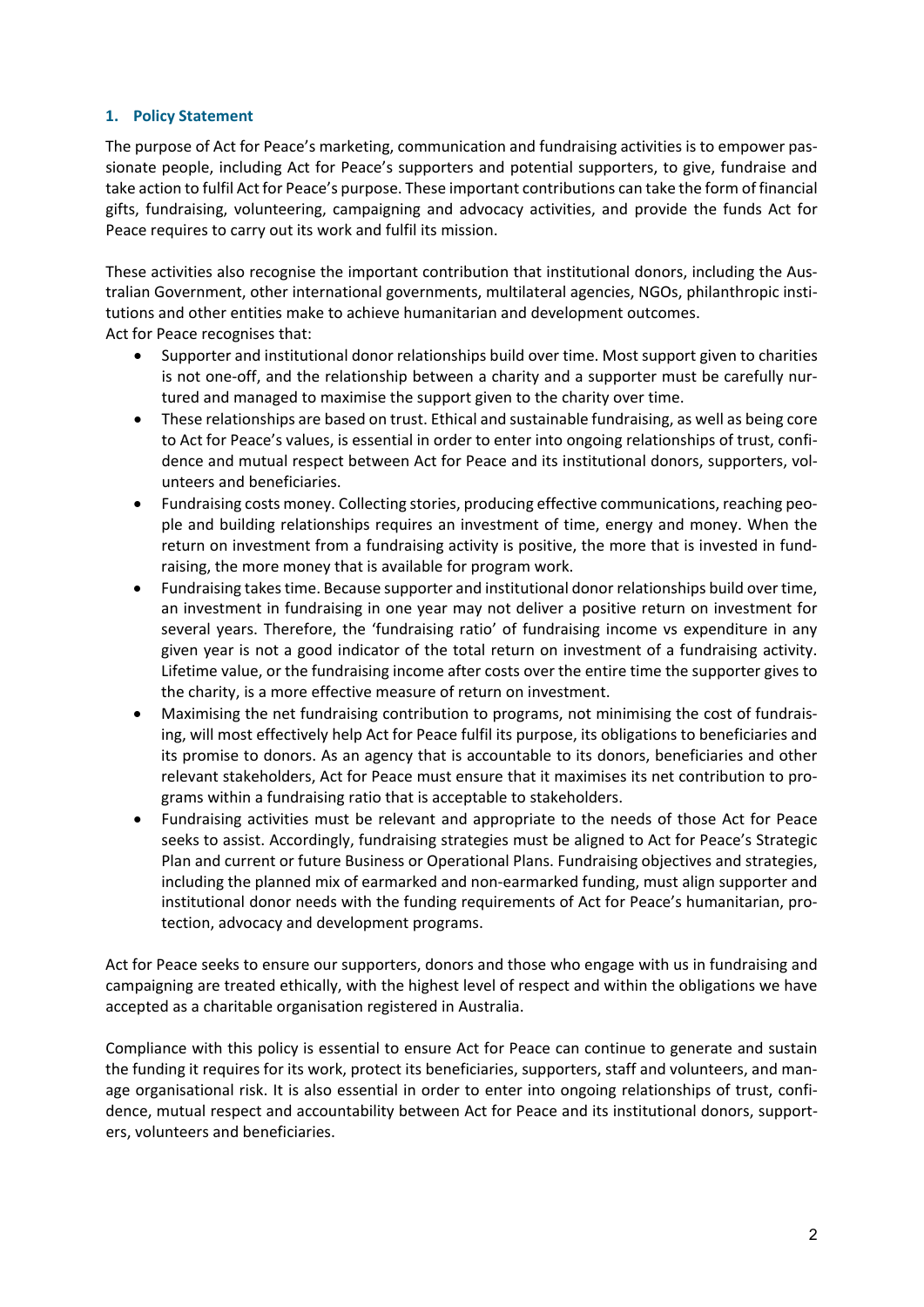## **2. Objective**

The objective of this policy is to provide guidance to ensure Act for Peace staff, representatives and volunteers carry out marketing, communication and fundraising activities ethically, effectively, in line with Act for Peace's mission, vision, purpose and values, in compliance with all relevant Act for Peace policies, and meeting our obligations under Commonwealth, State and Territory legislation, as an ACT Alliance member, as a signatory to the ACFID Code of Conduct and the Fundraising Institute of Australia (FIA) Code, and as a recipient of funds from the Australian Government.

## **3. Principles and standards**

As a member of ACFID, and a signatory to the ACFID Code of Conduct, Act for Peace is committed to meeting and exceeding the standardsset out in the ACFID Code of Conduct and ACFID Fundraising Charter. Act for Peace will, on an annual basis, conduct the required self-assessment of its work against the Code and report on its compliance with the ACFID Fundraising Charter to its Board.<sup>[1](#page-2-0)</sup>

Act for Peace is committed to high standards of ethical conduct in its fundraising and will adhere to the Fundraising Institute Australia (FIA) Code<sup>[2](#page-2-1)</sup>. The Code is a voluntary, self-regulatory code of conduct, informed by the International Statement of Ethical Principlesin Fundraising, that aimsto raise standards of fundraising in Australia. Act for Peace will ensure that those engaged in fundraising activities have completed FIA Code training within six months of their appointment. An Act for Peace board member or its CEO will sign off annually on Act for Peace's adherence to the Code.

As a member of the ACT Alliance, Act for Peace is committed to upholding the standards set out in the ACT Alliance Branding Policy and Guidelines, $3$  Communications Policy, $4$  and Public Information Disclo-sure Policy.<sup>[5](#page-2-4)</sup>

Act for Peace is committed to complying with the Australian Governments Department of Foreign Af-fairs and Trade (DFAT) Child Safeguarding Policy<sup>[6](#page-2-5)</sup> and meeting its acknowledgement and publicity obligations under our DFAT Agreement and ANCP Grant Agreement, and other institutional donor requirements as confirmed in Agreements and associated policies. Compliance includes but is not limited to financial controls, dedicated use of funds, safeguarding, counter-terrorism and other core compliance measures.

Act for Peace will also comply with all Federal, State and Municipal laws and regulations applicable to Fundraising; the Australian Privacy Principles; and Payment Card Industry Data Security Standards*.*

<span id="page-2-0"></span><sup>&</sup>lt;sup>1</sup> ACFID Code of Conduct, revised 1 January 2019: <https://acfid.asn.au/content/read-code> ACFID Good Practice Toolkit: <https://acfid.asn.au/good-practice-toolkit/overview>

<span id="page-2-1"></span><sup>2</sup> FIA Code, updated 1 June 2018: <https://fia.org.au/wp-content/uploads/2019/05/CodeFINAL-2018.6.28-KW.pdf> FIA Code Course Practice Notes: <https://fia.org.au/fia-code-course-practice-notes/>

<span id="page-2-2"></span><sup>&</sup>lt;sup>3</sup> ACT Alliance Branding Policy and Guidelines: [https://actalliance.org/documents/act-branding-policy-and-guide](https://actalliance.org/documents/act-branding-policy-and-guidelines/)[lines/](https://actalliance.org/documents/act-branding-policy-and-guidelines/)

<span id="page-2-3"></span><sup>4</sup> ACT Alliance Communications Policy: <https://actalliance.org/documents/act-alliance-communications-policy/>

<span id="page-2-4"></span><sup>5</sup> ACT Alliance Public Information Disclosure Policy: [https://actalliance.org/documents/act-public-information](https://actalliance.org/documents/act-public-information-disclosure-policy/)[disclosure-policy/](https://actalliance.org/documents/act-public-information-disclosure-policy/)

<span id="page-2-5"></span><sup>6</sup> DFAT Child Safeguarding Policy: <https://www.dfat.gov.au/sites/default/files/child-protection-policy.pdf> DFAT Child Protection Guidance Notes: [https://www.dfat.gov.au/about-us/publications/pages/child-protection](https://www.dfat.gov.au/about-us/publications/pages/child-protection-policy)[policy](https://www.dfat.gov.au/about-us/publications/pages/child-protection-policy)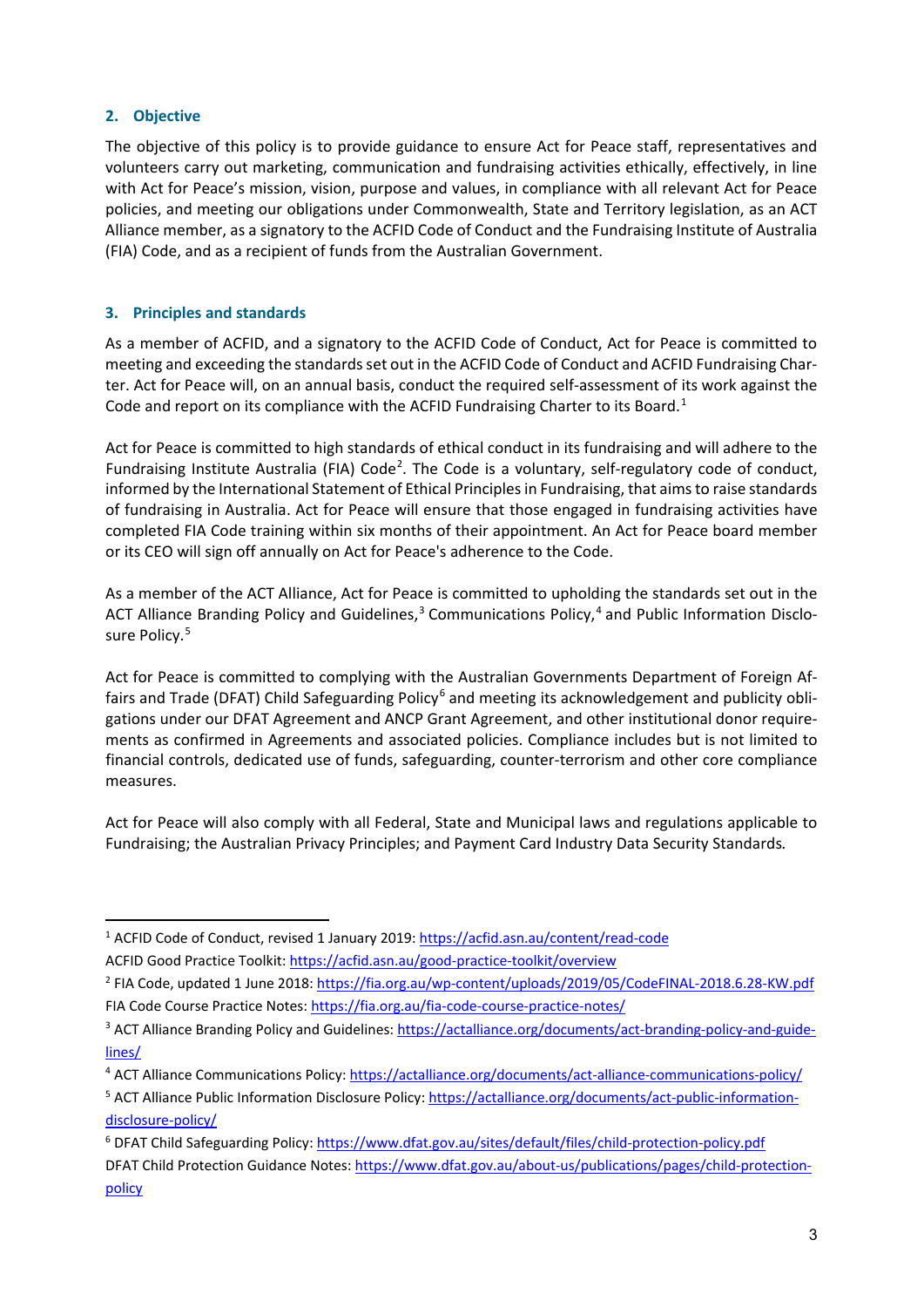This policy should be read in conjunction with Act for Peace's Value for Money Policy, Code of Conduct, Code of Good Practice, Child Safeguarding Policy, Risk Management Policy, Advocacy Policy, Counter-Terrorism and Complaints Policy, as well as relevant Act for Peace operations manuals and procedures.

# **4. Scope**

This policy applies to the production of all marketing, communications and fundraising materials, and any associated activities, undertaken by Act for Peace staff, representatives, suppliers and volunteers whether in printed, electronic or verbal form. Where specified, some sections of this policy also apply to Act for Peace's partners

# **5. Policy in Action**

Act for Peace will ensure that all marketing, communications and fundraising activities have clear objectives that align with its strategic goals, are effectively planned, and implemented to a high standard. Act for Peace will regularly monitor, evaluate and learn from the progress of these activities, and adapt its approach to maximise their effectiveness.

Act for Peace's marketing, communications and fundraising strategies will be informed by evidence and best practice and benchmarked against past performance and the sector. Act for Peace will aim to maintain a balanced fundraising portfolio with a range of income streams and a diverse supporter and institutional donor base that balances risk and return.

Strategies for raising funds with institutional donors will be informed by research into institutional donor policy and funding preferences.

Strategies will aim to maximise the lifetime value of Act for Peace's supporter and institutional donor base at an acceptable return on investment, rather than minimising the cost of fundraising.<sup>[7](#page-3-0)</sup> Act for Peace will strive to obtain an optimum balance between high productivity, effective outcomes, low cost, equitable distribution, and ethical practice.

Act for Peace's overall investment in marketing, communications and fundraising, and therefore its fundraising ratio, will be approved by the Act for Peace Board during each strategic planning and budgeting cycle and reviewed annually by the Board as part of the budget approval process.

Act for Peace will put in place adequate procedures and record keeping to ensure it demonstrates compliance with this policy. These procedures will include compliance checklists that must be completed prior to the approval and distribution of marketing, communications and fundraising content/material.

# **6. Communications and Marketing activities**

Act for Peace's marketing, communications and fundraising activities will reflect its vision, purpose and values and adhere to the highest standards of ethics, transparency, accuracy, truthfulness and integrity. Act for Peace will act openly, honestly, with respect for professional Fundraising and with regard to its responsibility for public trust. It will act with respect towards Donors and Beneficiaries, placing a high value on their privacy and confidentiality. Act for Peace will conduct itself in a manner that encourages others to aspire to the same high standards.

<span id="page-3-0"></span><sup>&</sup>lt;sup>7</sup> Responding to our Value for Money Policy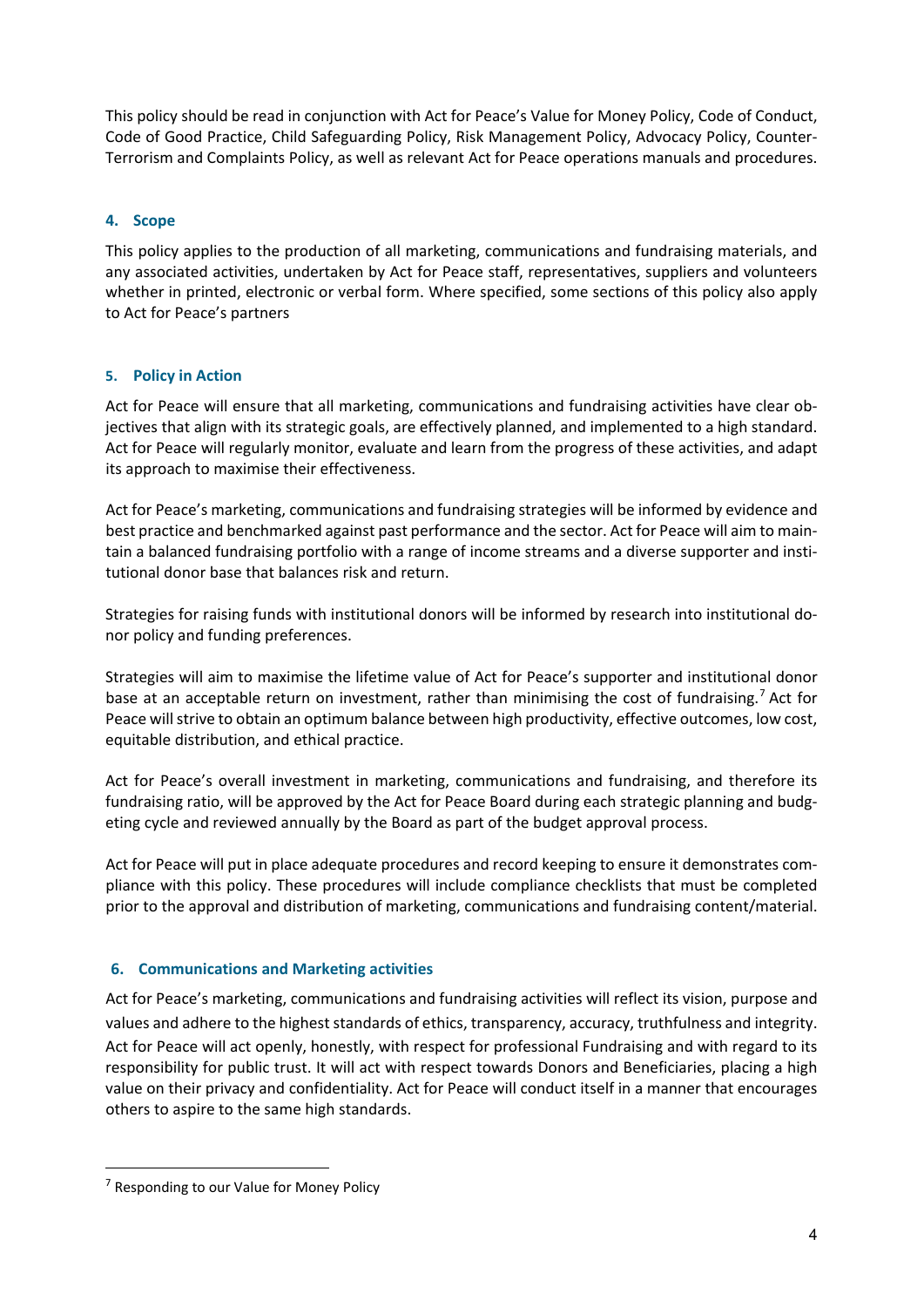## **6.1. Transparency**

Act for Peace will operate transparently with and be accountable to all stakeholders. It will be open about the work it does, including how funds are raised, managed and disbursed. It will proactively share accurate, timely and accessible information about the organisation and its work, making this available to all stakeholders – its Australian constituency, overseas partners and others (including primary stakeholders, partners and donors). It also commits to seeking stakeholder inputs and feedback.

Act for Peace will regularly and proactively report back on its projects and activities, and the results of these activities and lessons learned. Information will be shared through its website, newsletters, promotional material and the distribution of its Annual Report.

Its Annual Report will be produced in line with ACFID requirements and include ACFID Code-compliant financial statements and other detailed financial reports, including its overall expenditure on fundraising, and will be available to the public on its website. Act for Peace will lodge a copy of its audited annual report and a copy of its annual full financial statements (if not included in the annual report) with ACFID within the required reporting period. Act for Peace will also ensure that in any references to financial performance, stakeholders are made aware of their right to access Act for Peace's full financial reports. Act for Peace's website will also include publicly available information about the agency and its work, including its strategic plan, its governing Board and relevant policies and processes. Act for Peace will ensure itsstakeholders are able to hold Act for Peace to account through maintaining key accountability documents on its website, including its *Code of Conduct*, *Code of Good Practice*, *Whistleblower* and *Complaints Policy* and procedures.

Act for Peace is committed to sharing any other information about its projects and activities (with the exception of confidential and commercially sensitive information) upon request, including:

- its objects and how it intends to use Donated funds;
- its capacity to use Donations effectively for their intended purposes;
- whether funds are being raised by volunteers, employees or Suppliers.

#### **6.2. Accuracy**

Act for Peace's public materials will be truthful, accurately describe the organisation and its work, and not seek to deceive or mislead the general public.

Its marketing, communications and fundraising content will be obtained and used according to ethical principles, consistent with Act for Peace's purpose and values, and accurately describe the nature and scope of Act for Peace's work, acknowledging the role of partners.

Images and messages will accurately represent the context, situation, proposed solutions and intended meaning of information provided by affected people. They will avoid material omissions, exaggerations, or misleading visual portrayals. They will directly relate to the country, place, context and activities being supported; and be an honest representation of the work being undertaken.

However, names and other information which could lead to the identification of or location of vulnerable people featured in communications, or otherwise put their safety at risk, will be altered to ensure adequate protection.

Facts or statements will be checked for accuracy before publication.

When communicating about the work of ACT Alliance, or other coalitions or networks of which Act for Peace is a member, promotional materials will clearly distinguish between Act for Peace's work and that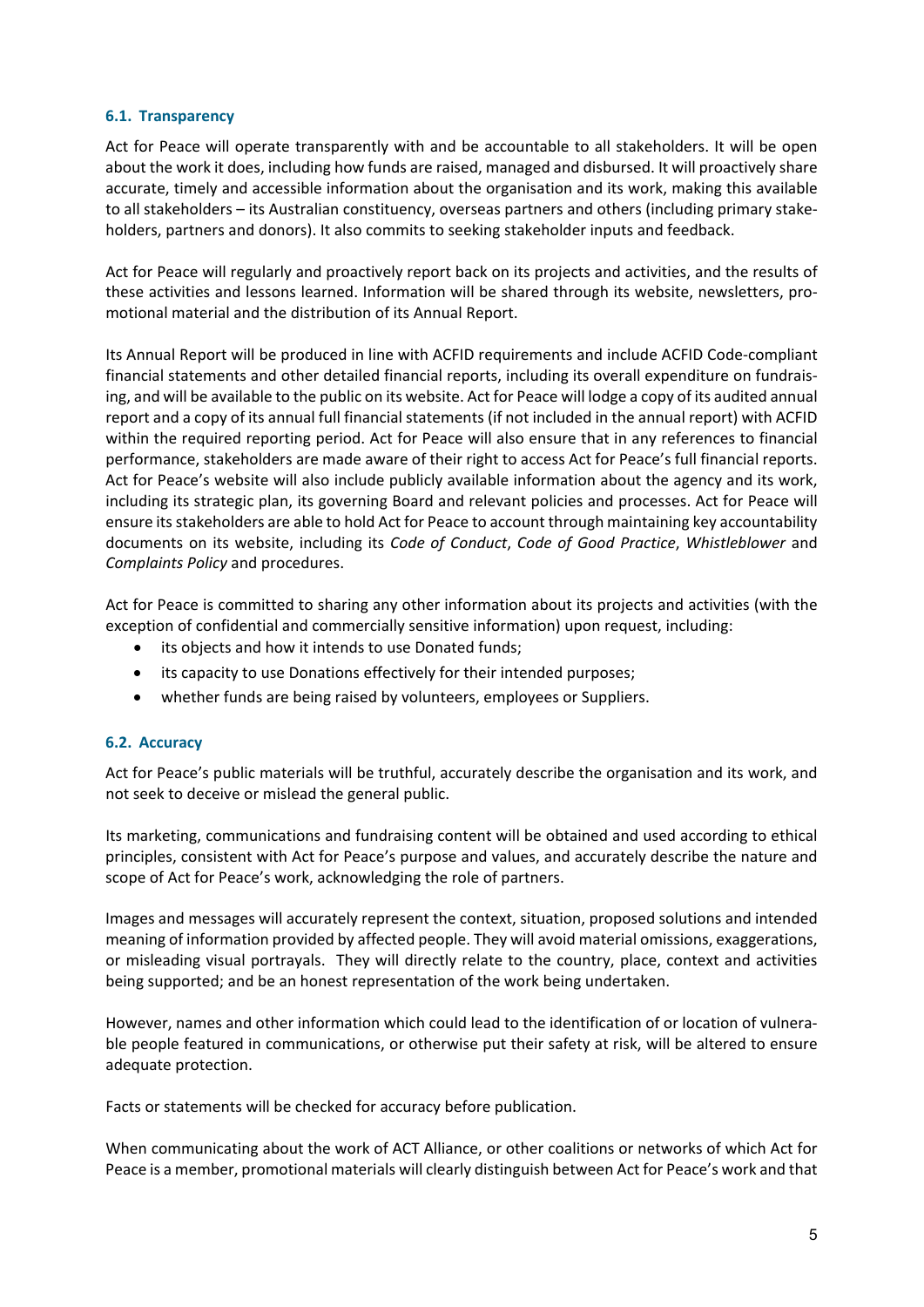of the alliance/network, where they are different. The material will not lead the public to believe that Act for Peace is undertaking work that is really being done by other parts of its international network. Fundraising communications will clearly state if there is a specific purpose of each donation, not overstate the need or what the donor's response may achieve, and not claim or imply that professional fundraising activities are carried out at no cost.

Act for Peace's financial statements will fully and accurately disclose administration costs and costs of any public fundraising. They will not inaccurately claim zero expenses or otherwise understate the amount spent on public fundraising and administration and/or overseas development expenditure. When reporting financial ratios, Act for Peace will apply ACFID's Financial Definitions in their calculations and accompany any use of ratios with a note explaining how these have been determined.

# **6.3. Integrity and ethics**

Act for Peace's marketing, communications and fundraising activities will be conducted with integrity, to the highest ethical standards. Act for Peace will not engage in activities that bring Fundraising into disrepute.

Images and messages in communications will:

- Promote partners and beneficiaries as active agents, and not as passive recipients of aid.
- Portray people (including children) in a manner that respects their dignity, values, history, religion, language and culture.
- Be authentic to the context, person and terms of consent given.
- Protects the safety and rights of those depicted.
- Be respectful of other NGOs.

Images and messages in communications will not:

- Be discriminatory (e.g. on the basis of ethnicity, faith, sexuality, or socio-economic status).
- Sensationalise the challenges faced in developing countries.
- Be used if they may endanger the people they are portraying.
- Be used without the free, prior and informed consent of the person/s portrayed, including children, their parents or guardians.
- Present people in a dehumanised manner, or contain depictions that are demeaning, discriminatory, pornographic or unduly violent towards a person or group.
- Infringe child safeguarding policies and in particular show children in a naked and/or sexualised manner.
- Comment unnecessarily or negatively on the impairment, dependency or disability of a Beneficiary.
- Use language which suggests that the Beneficiary is to be pitied or feared.
- Use children to raise funds for adult causes, giving the impression that the Beneficiaries are childlike.
- Feature dead bodies or dying people.
- Disparage others.
- Infringe on the intellectual property rights of others.
- Denigrate other agencies, make statements about other NGOs with the intention of creating a reputational or other advantage for itself.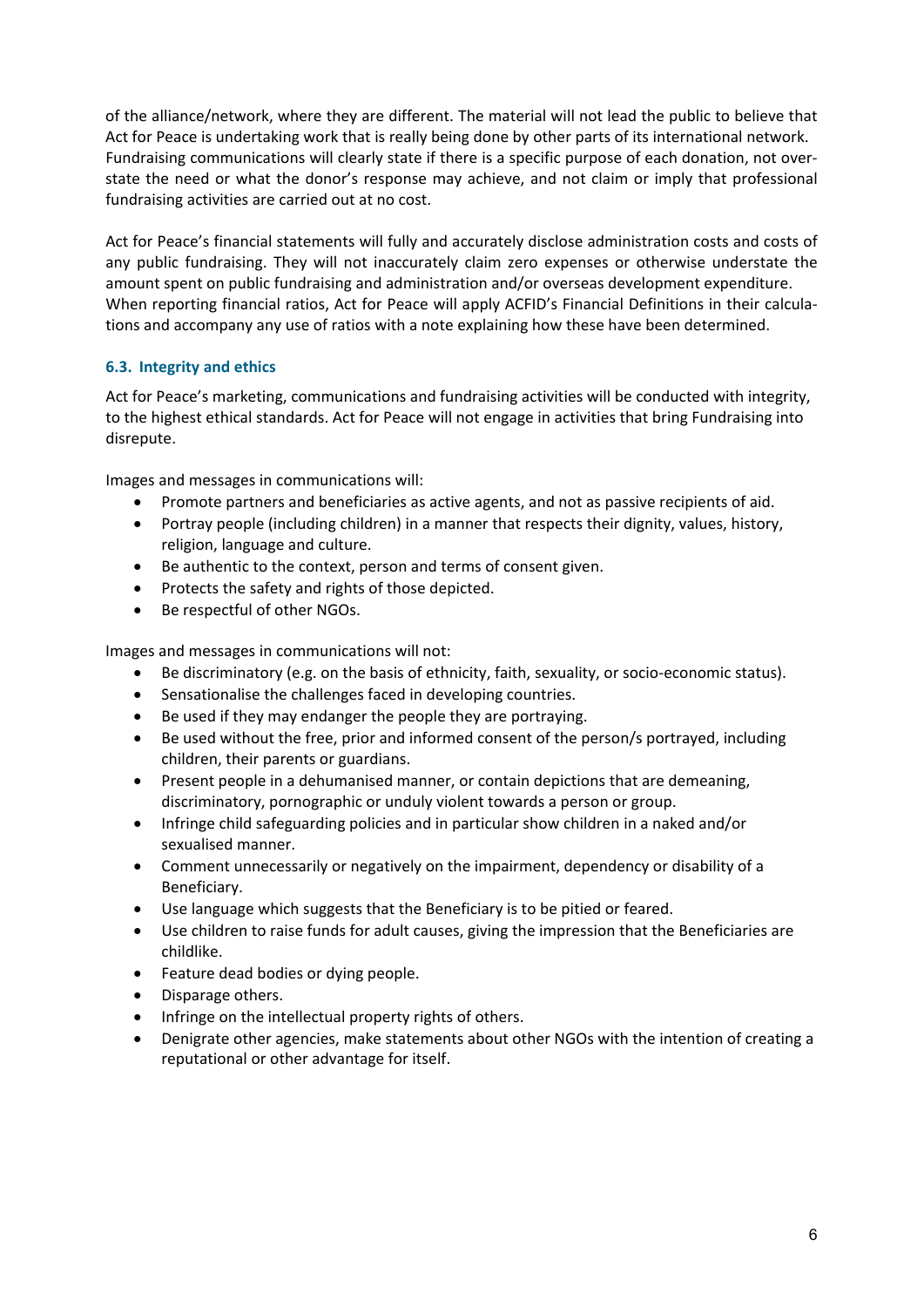# **6.4. Supporters**

Act for Peace will not exploit relationships with Supporters.

Act for Peace will promptly and courteously comply with a Supporter's:

- refusal to make a Donation;
- request to not receive any future solicitations;
- request to be contacted at a more convenient time or by a different method; and
- request to limit the number, type or frequency of solicitations.

Act for Peace will, if asked:

- assist Supporters to stop receiving solicitations;
- provide information about how the Supporter's contact details were obtained; and
- provide information about how to make a complaint or the name and contact details of the person who is responsible for handling complaints.

Act for Peace will:

- not subject Supporters to undue influence, or any harassment, intimidation or coercion;
- maintain an appropriate professional relationship with the Supporter in connection with any Donation or Bequest;
- not prevent or discourage a Supporter from seeking independent legal advice in relation to a Donation;
- not prevent or discourage a Supporter from having a family member or other trusted advisor present when considering a Donation;
- not, after obtaining a Donation, change the conditions of the Donation without first communicating with the Supporter any changes and gaining their consent for the change;
- Knowingly send communications to anyone under the age of 18;
- Ensure a Supporter has given consent prior to any public recognition of their Donation.

#### **6.5. Branding and visual identity**

A strong brand is an essential pre-requisite for attracting and maintaining public support for Act for Peace's work, and Act for Peace will achieve the greatest impact when all its communications build on and reinforce each other. All Act for Peace communications must follow the *Act for Peace Visual Identity Guidelines* to ensure all its communications convey a consistent brand personality and are instantly identifiable as coming from Act for Peace.

All Act for Peace communications must use the common visual identity system and feature the Act for Peace logo. In addition, Act for Peace has a co-branding requirement to always identify of its relationship to the NCCA and as a member of the ACT Alliance. In very limited circumstances, where space does not allow for the effective use of all branding elements (such as social media icons or certain coalition publications), the Act for Peace logo may be used in isolation.

Act for Peace may also have additional co-branding obligations in certain circumstances, such as when needing to identify as a member of the Church Agencies Network, during activation of an Emergency Action Alliance appeal or when required by an institutional donor.

All Act for Peace products (such as the Christmas Bowl or the Act for Peace Ration Challenge) must be instantly recognisable asrun by Act for Peace, and the best interest of the brand as a whole must always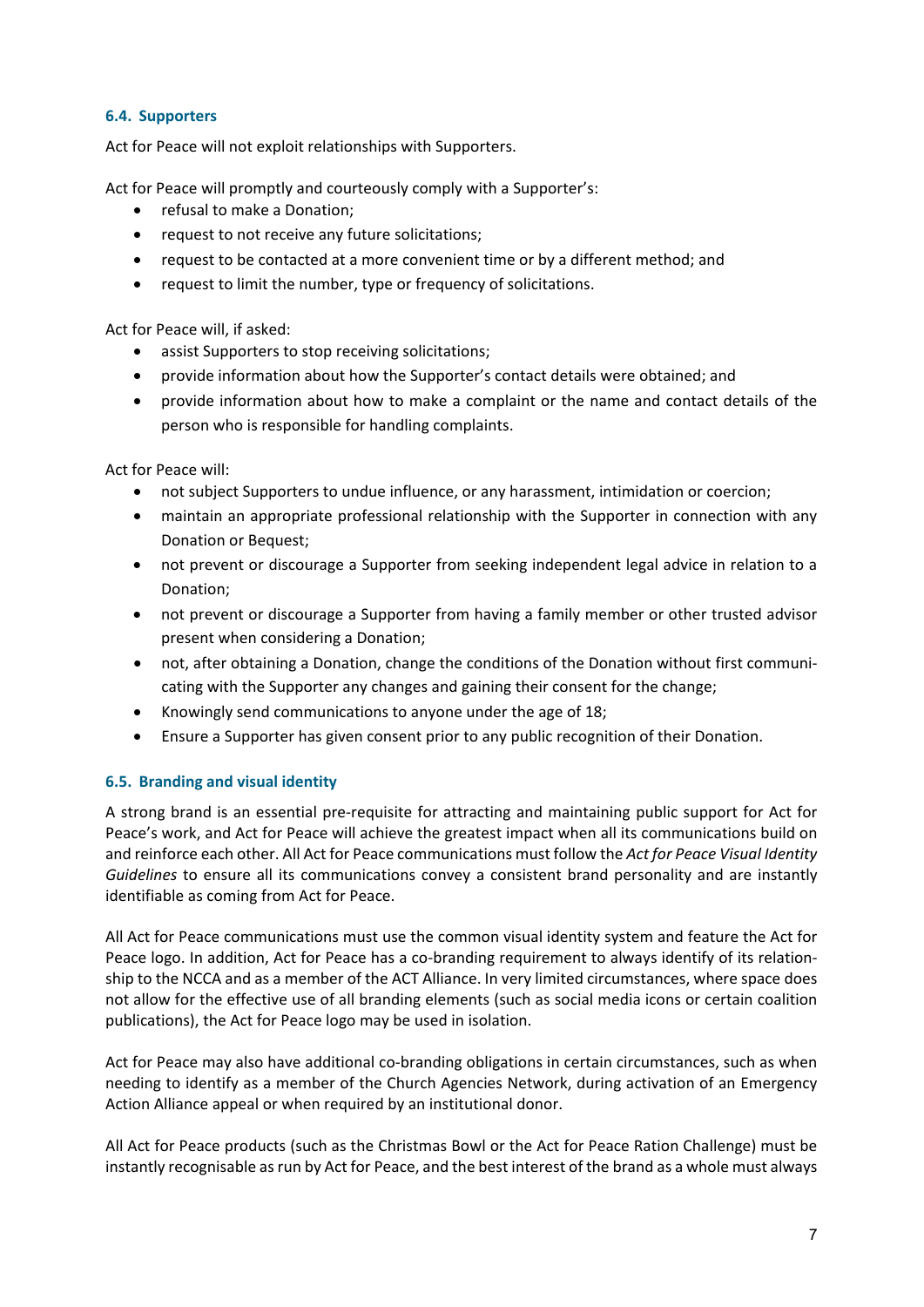take priority over what works best visually for an individual product or piece of communication.

Published URLs should always incorporate 'actforpeace' where possible (e.g. [www.act](http://www.actforpeace.org.au/productname%252520or%252520productname.actforpeace.org.au)forpeace.org.au/productname or [productname.actforpeace.org.au](http://www.actforpeace.org.au/productname%252520or%252520productname.actforpeace.org.au)). Where possible, all new products must be called, and referred to in marketing materials, as 'the Act for Peace *Product Name*' (e.g. the Act for Peace Ration Challenge) rather than given a stand-alone name.

### **6.6. Mandatories**

Act for Peace's logo (which includes a statement relating to our purpose), mailing address, freecall number, email address, website URL and ABN must be included on all Act for Peace communications(except in very limited circumstances, where space does not allow forthe effective use of all mandatories above, such as videos, where the ABN and website URL only can be used).

## **6.7. Acknowledgement and attribution**

Act for Peace commits to acknowledging and attributing the support of institutional donors, including but not limited to the Australian identity and the support of the Australian Government, both in Australia and overseas.

Act for Peace will follow the branding requirements we agree to in our contracts with institutional donors to ensure they receive appropriate recognition, and to ensure our supporters and partners are aware of this contribution. Correct branding maximises recognition of the development role played by the Australian Government and increases the accountability and transparency of Australia's aid program.

In publications, promotional and advertising materials, public announcements, events or activities featuring programs funded by DFAT, Act for Peace must acknowledge the support of DFAT. In Australia, this could be in the form of the statement "Act for Peace gratefully acknowledges the support of the Australian Government" and the DFAT crest logo where appropriate. The Australian Aid Identifier must not be used in Australia.

The Australian Aid Identifier must be used to brand all aid and development activities delivered overseas with support from the Australian Government. The Act for Peace logo should also be used, and the logo of a partner government, implementing partner, managing contractor, NGO or multilateral organisation may also appear alongside the Australian Aid Identifier, however the Identifier should be in the most prominent place. An exemption for not applying branding may be granted by the Head of Mission or the Communications Section at DFAT if there is compelling case or an identified security risk.

All new Australian aid-funded projects and initiatives should be branded with the Australian Aid Identifier. Wherever practical, the previous(AusAID) Australian Aid Identifiershould be replaced progressively and sensibly. Formal signage for completed projects, such as foundation stones or commemorative plaques, should not be altered.

Act for Peace, partner organisations, managing contractors, NGOs or multilateral organisations and their staff must not use the Australian Government crest or the Australian Aid Identifier on any stationery, including business cards, as this can incorrectly imply that the organisation acts with the authority of the Australian Government or that staff are Australian Government employees.

#### **6.8. Privacy and data security**

Privacy is very important to Act for Peace and it is committed to collecting, storing and using personal, sensitive and credit card information responsibly.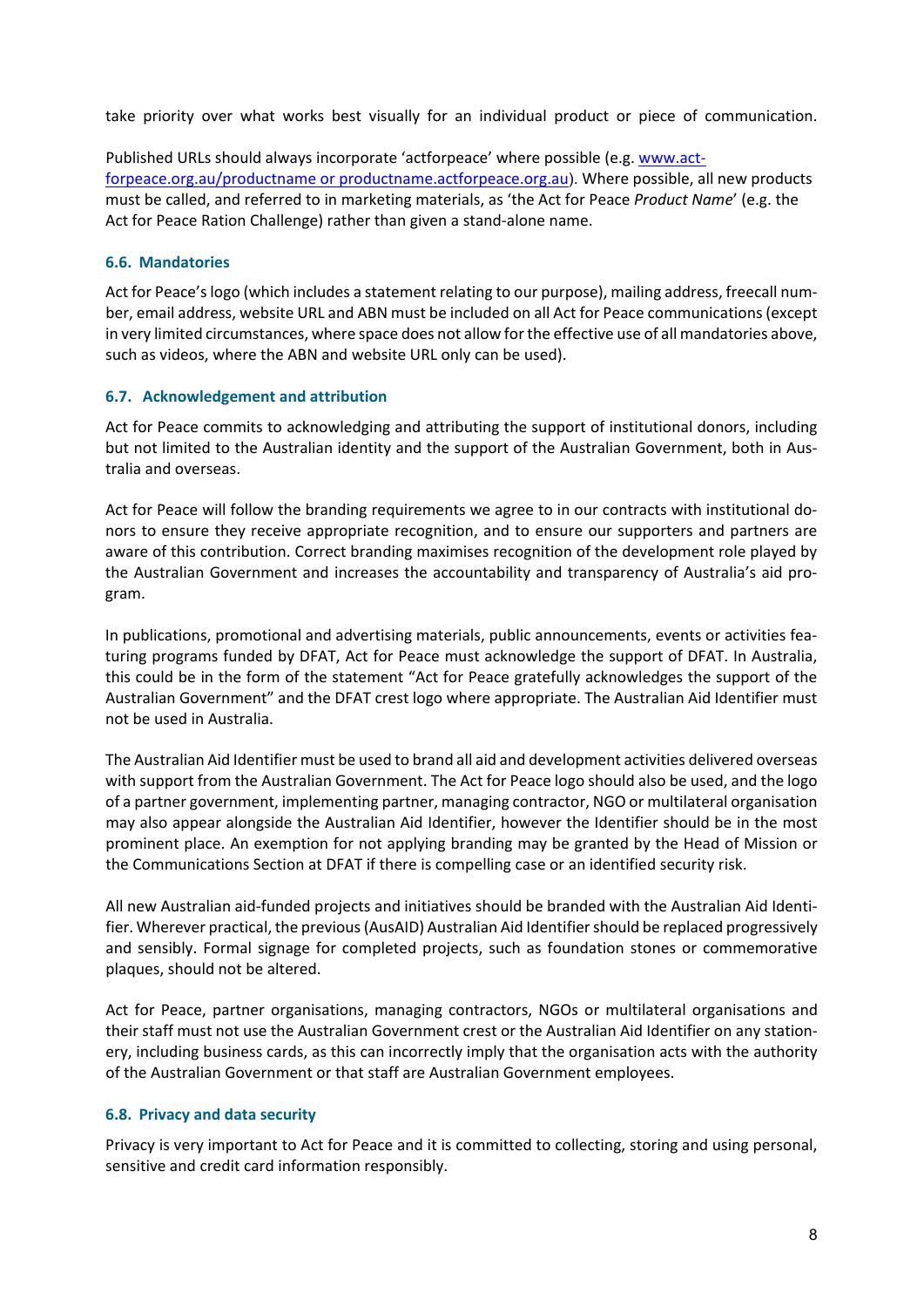All Act for Peace marketing, communication and fundraising activities must comply with Act for Peace's Privacy Policy and data handling procedures (which are guided by the Australian Privacy Principles) and PCI legislation.

Act for Peace will ensure that appropriate security measures (including encryption of internet transactions in accordance with industry standards) are in place to ensure that donations and supporter's information is secure at all times.

Act for Peace's Privacy Collection Notice must be clearly printed near to the point of data capture in all printed communications where data is collected, and read out when data is collected over the phone. A link to Act for Peace's Privacy Policy must be displayed near to the point of data capture where data is collected online and in all direct-marketing emails from Act for Peace.

As stated in Act for Peace's Privacy Policy, supporters have the right to have their names deleted or suppressed from Act for Peace's mailing lists, and any mailing lists that it has shared. Supporters are also be permitted to refuse to make a donation; limit to a certain amount, the frequency of communications (including fundraising solicitations); not be communicated with via mail, phone or other technology; or not receive printed material concerning Act for Peace. Any such requests must be processed promptly by Act for Peace.

Each time a prospective supporter is contacted by Act for Peace, information must be provided about how the supporter can opt-out of receiving any further solicitations from Act for Peace. Prospective supporters are to be distinguished from existing supporters.

Supporter's personal information about their identity, their donations and the organisations to whom they donate are protected and must not be disclosed to a third party without the consent of the supporter.

# **6.9. Media releases, media advisories and public statements**

Act for Peace engages with the media in order to raise awareness and inspire action on issues and activities relating to our purpose.

Act for Peace will only release statements in its own name, and will not issue statements on behalf of the Member Churches of the NCCA.

All media releases, media advisories and public statements that include an Act for Peace policy position must be approved by the Act for Peace Chief Executive Officer or delegate. Once the policy position is approved, the CEO may delegate approval of related releases, advisories and statements to the Chief Marketing and Fundraising Officer and or Snr Policy and Advocacy Advisor or other delegate.

Media releases or public statements relating to institutional donor funded initiatives, including DFAT funded initiatives will acknowledge the donor's support. Media releases, articles or other formal statements prepared by Act for Peace relating to DFAT funded initiatives which expressly or impliedly comment adversely on DFAT's role in the initiative will be strictly subject to the prior written consent of DFAT. Act for Peace shall not associate the Commonwealth or DFAT in any way with any adverse comment it may make about governments in recipient countries; and as far as practical Act for Peace will keep DFAT and the relevant Australian diplomatic mission advised of matters relating to public and media relations associated with DFAT funded initiatives.

# **6.10. Social media**

Social media networks are important two-way channels of communication between Act for Peace and its supporters, other stakeholders and the general public. The interactive nature of these channels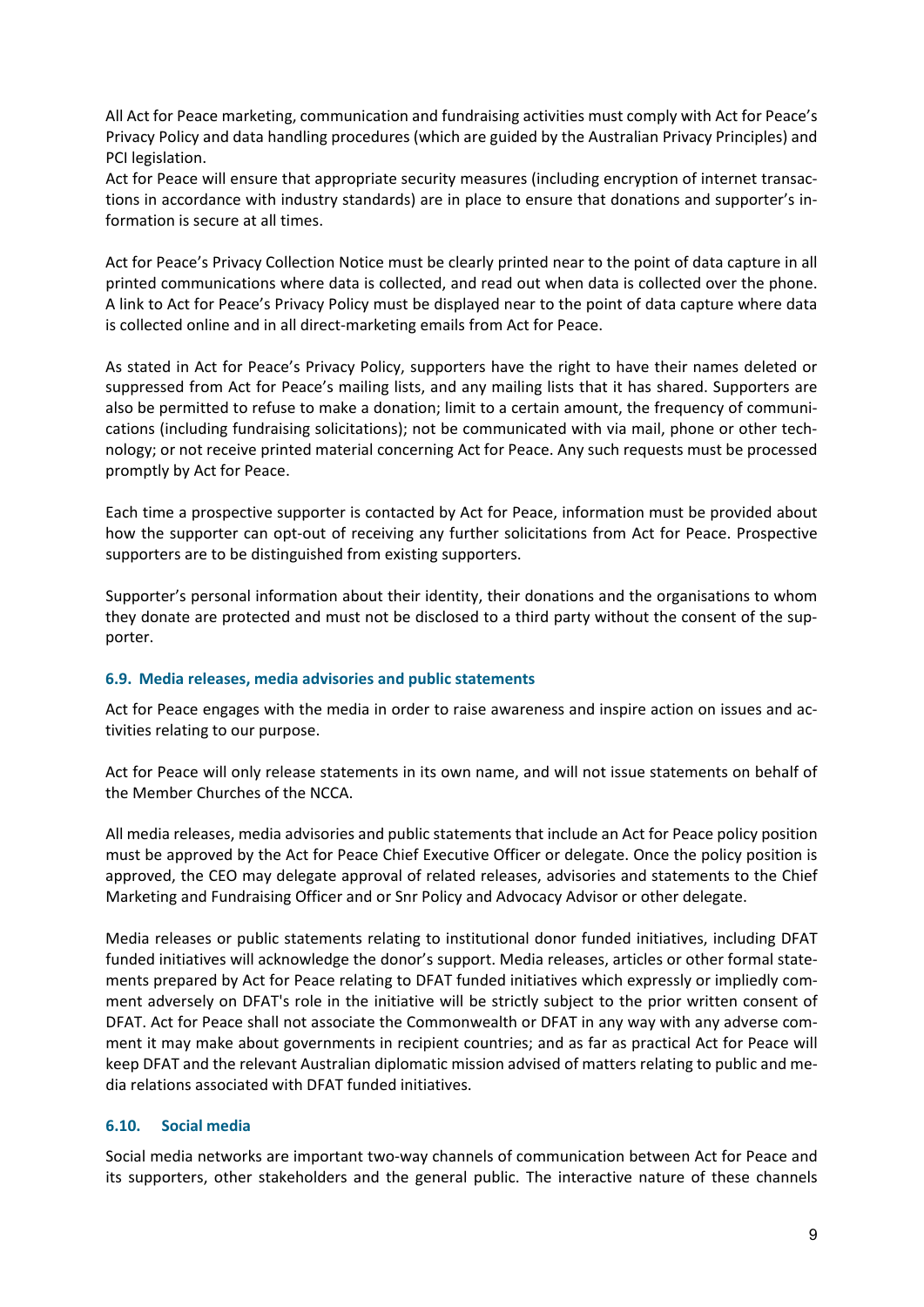should be reflected in Act for Peace's social media communication strategies, and they should not be used as exclusively one-way or broadcast channels.

Act for Peace will appoint a person to review and moderate its social media channels/pages and ensure compliance with this policy, Act for Peace's Safeguarding Policies (including Child Safeguarding), Act for Peace's Privacy Policy, and other relevant Act for Peace policies.

Any new Act for Peace social media pages/accounts must be approved by the Act for Peace Chief Marketing and Fundraising Officer before being set up.

Information on Act for Peace's social media pages must be regularly updated, reviewed for accuracy and timeliness, and incorrect or outdated information removed.

Comments and posts by users should be moderated. Publicly posted feedback, queries, questions or suggestions - positive and negative - should be responded to promptly. Moderation should be transparent, and negative feedback should only be removed if it is offensive or malicious. Offensive comments, links to offensive material or any post or comment that would endanger Act for Peace's staff, supporters, partners or beneficiaries should be promptly removed. Complaints received via social media should be handled in accordance with Act for Peace's complaints handling procedures.

Advertising on social media channels must not be knowingly targeted at people under the age of 18, comply with Act for Peace's Privacy Policy, Safeguarding policies, Code of Conduct and all relevant legislation, including privacy legislation.

## **6.11. Collection, storage and use of stories, photos and video**

Act for Peace's story gathering guidelines must be followed when collecting, storing and using stories, photos and videos of Act for Peace beneficiaries or supporters. This policy is designed to ensure Act for Peace always respects the dignity, values, history, religion and culture of the people portrayed; ensure that the people portrayed, especially children, are protected and not endangered in any way; and ensure that our communications are factually accurate, truthful and not likely to deceive or mislead any person.

Anyone photographing or filming a child or using children's images for Act for Peace-related purposes, must comply with *Act for Peace's Child Safeguarding Policy* and *Child-Safe Code of Conduct,* which describes Act for Peace obligations in full and mandatory requirements for staff*.*

Consent given by subjects to Act for Peace to use their images or stories must be free, prior and informed and obtained in a way that is culturally appropriate and contextually sensitive. Key figures in images will be provided with information regarding how the image will be used and their permission obtained. They will have the right to deny either the taking of or use of their image without negative repercussion. The collection of information, images and stories must not harm people or the environment.

Origins of any images used will be known and any necessary permissions, including copyright releases, be held. Care will be taken to ensure that the identification of or use of images of local people will not endanger the people they portray.

These policy requirements apply to all information, stories and images collected for research, evaluation, and donor and supporter purposes.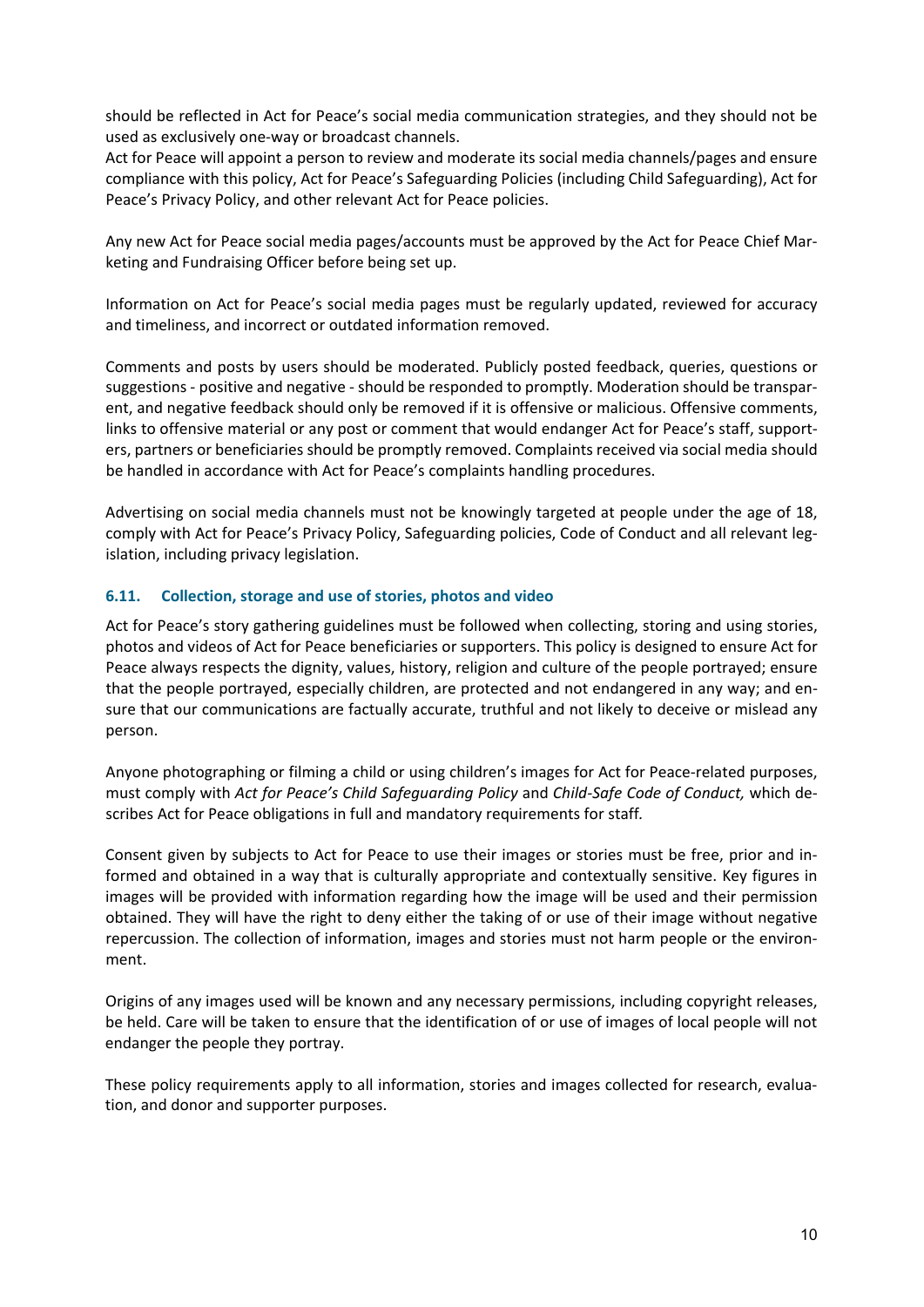## *Collection*

A detailed story gathering brief, which includes Act for Peace's story gathering guidelines and permission requirements, must be prepared before each trip to the field and shared with the partner who is hosting the trip and arranging interviews with case studies. All people (staff, contractors or volunteers) who undertake the collection of stories, photographs or video of Act for Peace beneficiaries are required to abide by local customs, observances and traditions.

Key figures in images (and the child 'and' parent or guardian if the figure is a child) must provide 'informed consent' for the use of the image before images are captured. Details must be given as to how and where their image may be used. Evidence of this permission must be recorded in line with Act for Peace procedures, filed with the image(s) and kept on record until the image is destroyed.

## *Storage*

All Act for Peace images should be securely digitally stored (e.g. using a secure online image library) for use by Act for Peace staff in communications. Only images which are compliant with Act for Peace's image and child safeguarding guidelines must be uploaded, names of children and vulnerable adults (and anyone else on request) changed and any identifying information of children and vulnerable adults (and anyone else on request) including their location must be removed before being uploaded.

#### *Use*

Images and video can only be used in accordance with Act for Peace's image and child safeguarding guidelines. Imagesshould always accompanied by a photo credit, and where possible, a descriptive caption. Editing checklists are used to ensure compliance with the guidelines.

### **7. Fundraising**

#### **7.1. All fundraising communications**

Act for Peace is committed to adhering to best practice standards in fundraising, and will comply with the ACFID Fundraising Charter and FIA Code. Specific fundraising activities will be guided by the relevant FIA Code Practice Notes, where applicable.

Act for Peace will abide by all applicable fundraising legislation, including the relevant provisions of the Competition and Consumer Act 2010 (Cth) and State or Territory equivalent legislation, (in particular those sections relating to misleading and deceptive conduct and false and misleading representations).

### **7.2. Use of funds**

Supporters will be informed about the purposes for which funds are being raised and be able to access information on programs supported by their donation.

Act for Peace's fundraising solicitations will clearly state if there is a specific purpose for the donations. In public fundraising for a specific purpose, Act for Peace will have a plan for handling any excess funds and make this known through the use of notifications presented near the point of donation.

Funds contributed by institutional donors will be used for the purpose set out in the signed agreement with the donor.

Act for Peace will maintain financial records that enable substantiation of application of supporter funds and will provide this on request.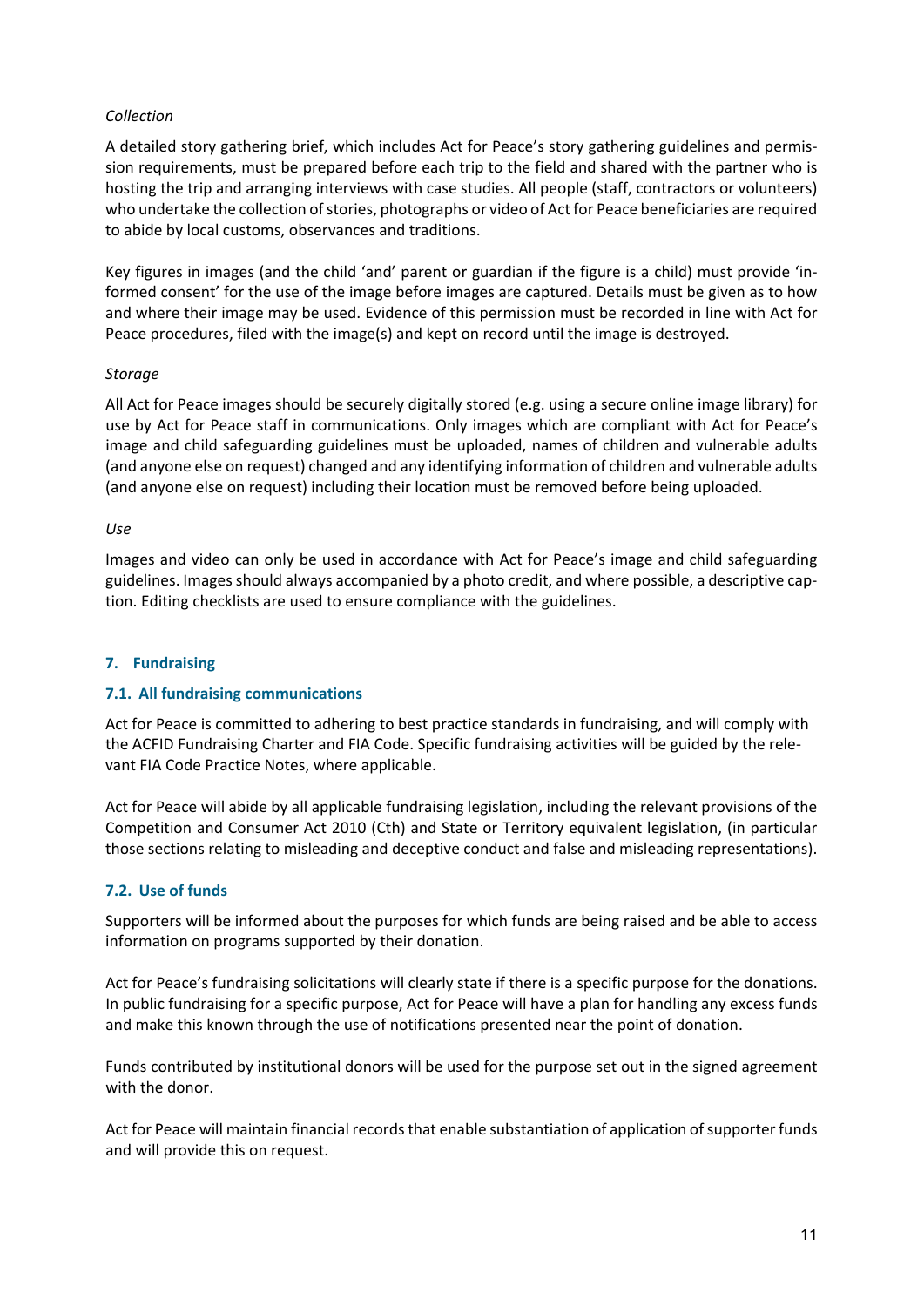After obtaining a donation, Act for Peace will not change the conditions of the donation without first communicating with the supporter any changes to the donation.

If a supporter requests their donation is used for a specific purpose other than a current, approved fundraising appeal, the decision will be handled in line with the policy on Acceptance and Refusal of Donations 7.4.

## **7.3. Fundraising for emergencies**

Act for Peace will follow Act for Peace's Emergency Response Procedures when deciding whether or not to launch a fundraising appeal for a specific emergency and the scale of that appeal. Funding appeals may be aimed at supporters, the public and institutional donors.

Act for Peace will follow Act for Peace's emergency fundraising guidelines when fundraising for emergency situations, which ensure we meet ACFID requirements for fundraising during emergencies.

If fundraising as part of an active Emergency Appeal Alliance (EAA) appeal, Act for Peace will meet its requirements for fundraising during an EAA activation.

A realistic fundraising target should be set, taking into account the needs of the program. Once the target is reached, Act for Peace must stop soliciting funds until the situation has been further assessed by the Act for Peace Emergency Response Management Team.

# **7.4. Acceptance and refusal of donations**

The purpose of the policy on Acceptance and Refusal of Donations is to give Act for Peace clear guidelines to make consistent decisions regarding the acceptance and refusal of a donation from a supporter or organisation. This policy clause does not apply to grants awarded by institutional donors for which Act for Peace has lodged an application. Act for Peace must ensure that decisions to accept or reject a donation support Act for Peace's purpose and are in line with our Code of Good Practice.

The decision on whether to accept or refuse a donation must be taken by the Act for Peace Board, unless authority has been delegated as prescribed below:

| All donations over \$500,000                                                                                                                                                                                                                                                                                                                             | Act for Peace Board                             |
|----------------------------------------------------------------------------------------------------------------------------------------------------------------------------------------------------------------------------------------------------------------------------------------------------------------------------------------------------------|-------------------------------------------------|
| Donations between \$50,000 and \$500,000 where Act for Peace CEO<br>a) conditions are attached, e.g. the supporter has<br>requested the donation is used for a specific pur-<br>pose other than a current program or, approved<br>fundraising activity; or b) the donation is from a<br>company, institution, organisation or high-profile<br>individual |                                                 |
| Donations below \$50,000 where conditions are at-<br>tached, e.g. the supporter has requested the dona-<br>tion is used for a specific purpose other than a cur-<br>rent program or, approved fundraising activity                                                                                                                                       | Act for Peace Head of Programs and Partnerships |

On the basis of the evidence available to them, the authorised decision maker must consider whether Act for Peace's purpose will be best met by accepting or refusing the donation and decide accordingly. They must take in to account Act for Peace's legal obligations, any reputational risks to the agency and any potential adverse reaction from existing or potential supporters.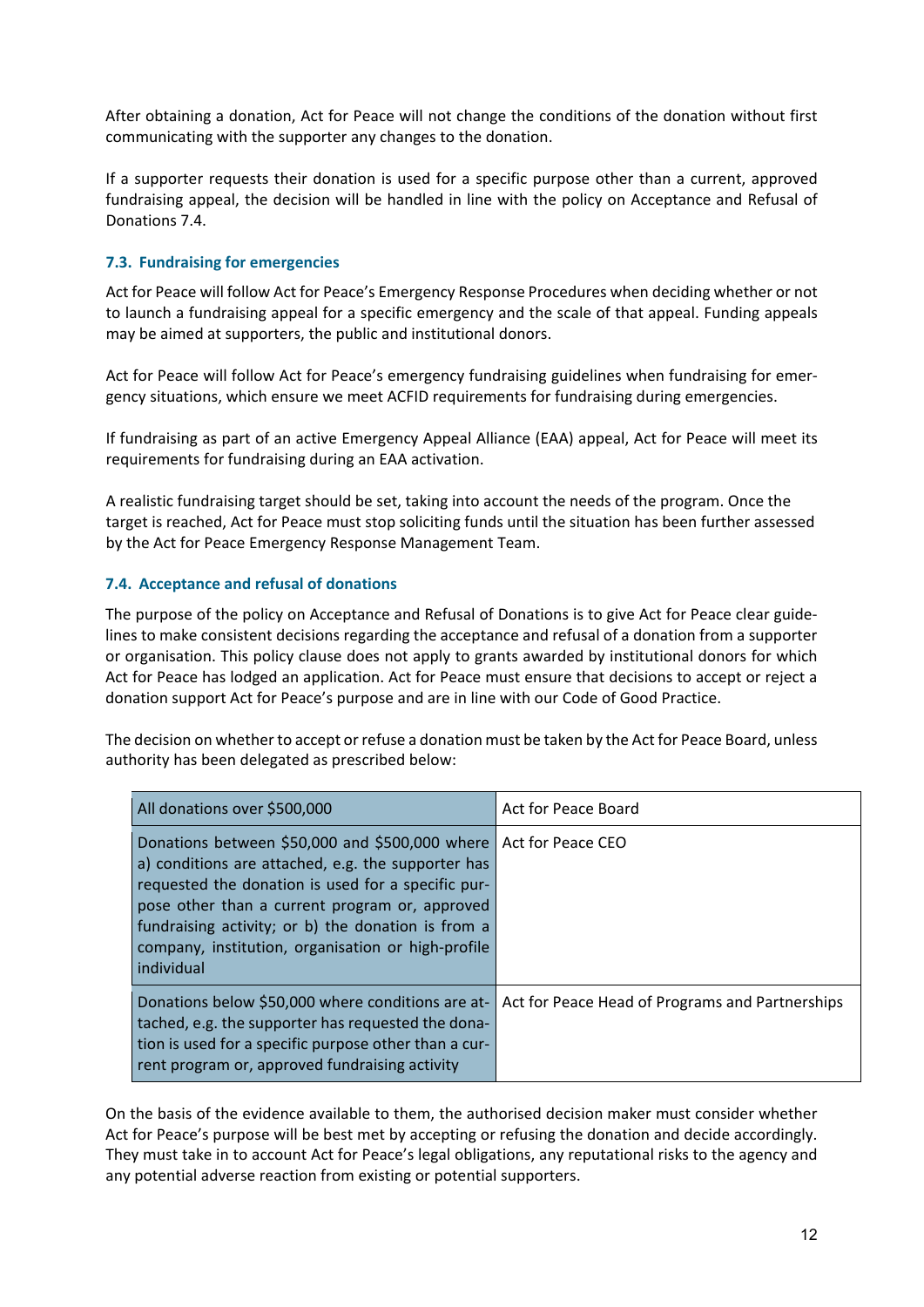The authorised decision maker may accept a donation for a specific activity conducted by Act for Peace provided that that specific activity is:

- a) directly related to Act for Peace's purpose; and
- b) is practically achievable by Act for Peace or its partners.

The authorised decision maker may refuse a donation where it is clear that:

- a) the activities of the supporter are directly opposed to Act for Peace's purpose, policies (including policies prohibiting money laundering and the funding of terrorism) or against the best interest of Act for Peace's beneficiaries; or
- b) the activities of the supporter are incompatible with Act for Peace's purpose; or
- c) the cost (whether a direct, indirect or opportunity cost) to Act for Peace of accepting the donation will be greater than the value of the donation itself; or
- d) acceptance of the donation will directly lead to a net decline in the asset base of Act for Peace; or
- e) the offer of a donation is dependent upon the fulfilment of certain conditions by Act for Peace, where the conditions are: (i) contrary to the taxation status of Act for Peace regarding receipt of a donation (if any); (ii) in itself, contrary to Act for Peace's purpose; (iii) in itself, contrary to the current policies or work priorities of Act for Peace; or requires Act for Peace to first spend its own money or resources.

The authorised decision maker must refuse a donation where there is a reasonable belief that the supporter is in vulnerable circumstances or lacks capacity to make a decision to donate.

The authorised decision maker must demonstrate that the evidence they used to form their decision to accept or refuse the donation relates to Act for Peace's purpose and adheres to Act for Peace's Code of Good Practice. In particular, evidence must be provided where: a) it is not immediately clear what purpose the proposed donation would be used for; b) large sums of money or property are involved; c) there is reason to believe that the decision taken may expose Act for Peace to litigation; or d) there is the threat of negative publicity to Act for Peace by the refusal of a donation.

The authorised decision maker must not allow personal interests to affect their decision to accept or refuse a donation, and they must derive no personal material benefit from a donation to a cause for which they are working.

#### **7.5. Receipts**

Receipting and recording of donations

- Mail opening and payment receipt procedures should follow good internal control practices.
- Payments received through the mail should be recorded in a remittance advice register.
- Payments received electronically should be recorded in individual donor / grant management and ledger systems and should be reconciled on an appropriate basis, that is, daily, weekly or monthly.
- Commonwealth funds provided by DFAT should be properly receipted and banked promptly.
- An appropriate audit trail of all receipts, including for donations, should be maintained.

A receipt should be sent to all supporters informing them of the details of their donation (unless the donation is anonymous or the supporter's contact details are missing). The receipt can be sent by email or mail and should include:

- (i) the date of the donation;
- (ii) the amount of the donation;
- (iii) the supporter's name and contact details;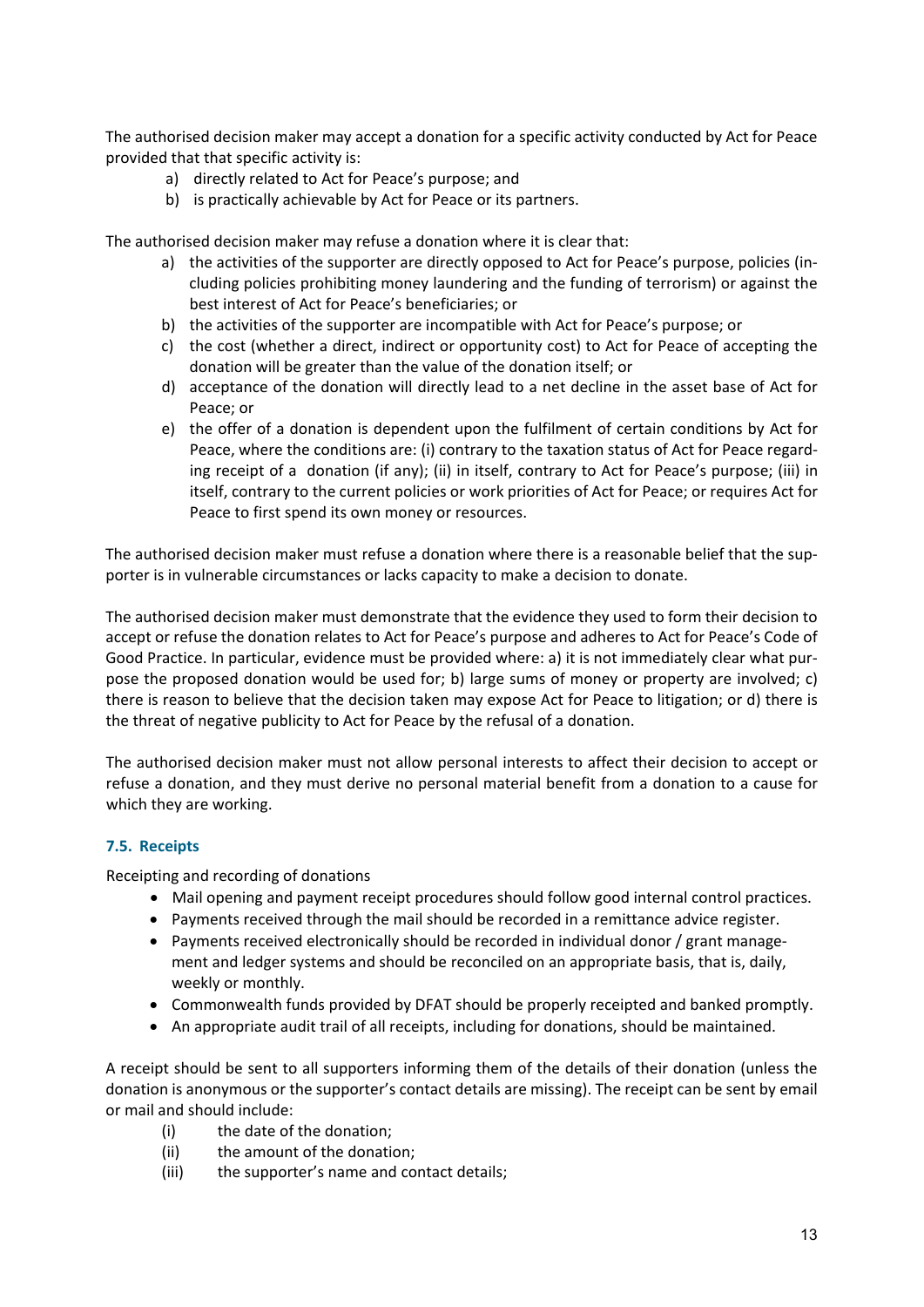- (iv) Act for Peace's Australian Business Number
- (v) the frequency of the donation;
- (vi) the payment method agreed by the supporter; and
- (vii) sequential numbering.

The receipt should be sent to the supporter as promptly as possible after the donation is received by Act for Peace.

# **7.6. Payment Card Industry Data Security Standards**

The Payment Card Industry (PCI) Data Security Standard (DSS) is a set of requirements designed to ensure that organisations that process, store or transmit credit card information maintain a secure environment in order to reduce credit card fraud. The requirements cover procedures, policies, networks, software design, architecture, and other security protective measures.

Act for Peace will maintain robust procedures to ensure compliance with the PCIDSS. Act for Peace will provide adequate training on these procedures to all relevant staff, contractors and others where necessary, and enforce adherence to these procedures.

# **7.7. Outsourcing**

Act for Peace will have written contracts with all relevant parties in its Supply Chain that clearly specify the responsibilities of all parties and meet the requirements of applicable laws and regulations. Quotations should be obtained and documented for significant purchases where possible, and value-formoney principles should be followed.

Act for Peace will ensure that all relevant parties in their Supply Chain are aware of Act for Peace's obligations under the FIA Code and do not act in ways that could result in Act for Peace being in breach of the Code. Contractors will clearly identify themselves when communicating with donors or prospective donors, and Act for Peace is identified as the beneficiary of the funds.

Contractors will sign relevant compliance documentation, including but not limited to the Act for Peace Child Safeguarding Code of Conduct, Privacy Policy and Confidentiality Agreement. Act for Peace will ensure that Supplier costs incurred in fundraising are proportionate to the funds raised and represent fair market value for services provided

# **8. Advocacy and campaigns**

In addition to the requirements detailed in this policy, any Advocacy or Campaigning related marketing and communications activities undertaken by Act for Peace will comply with Act for Peace's Advocacy policy.

# **9. Compliance with this policy**

Compliance with Act for Peace's Marketing, Communications and Fundraising policy, and other policies relating to the accuracy, timeliness and accessibility of information, will be enforced through:

- Staff and volunteer inductions, training and the mandatory signing of Act for Peace's Code of Conduct, and Child Safeguarding and Privacy Policy.
- Marketing & Communications checklists, which must be completed before communications are published.